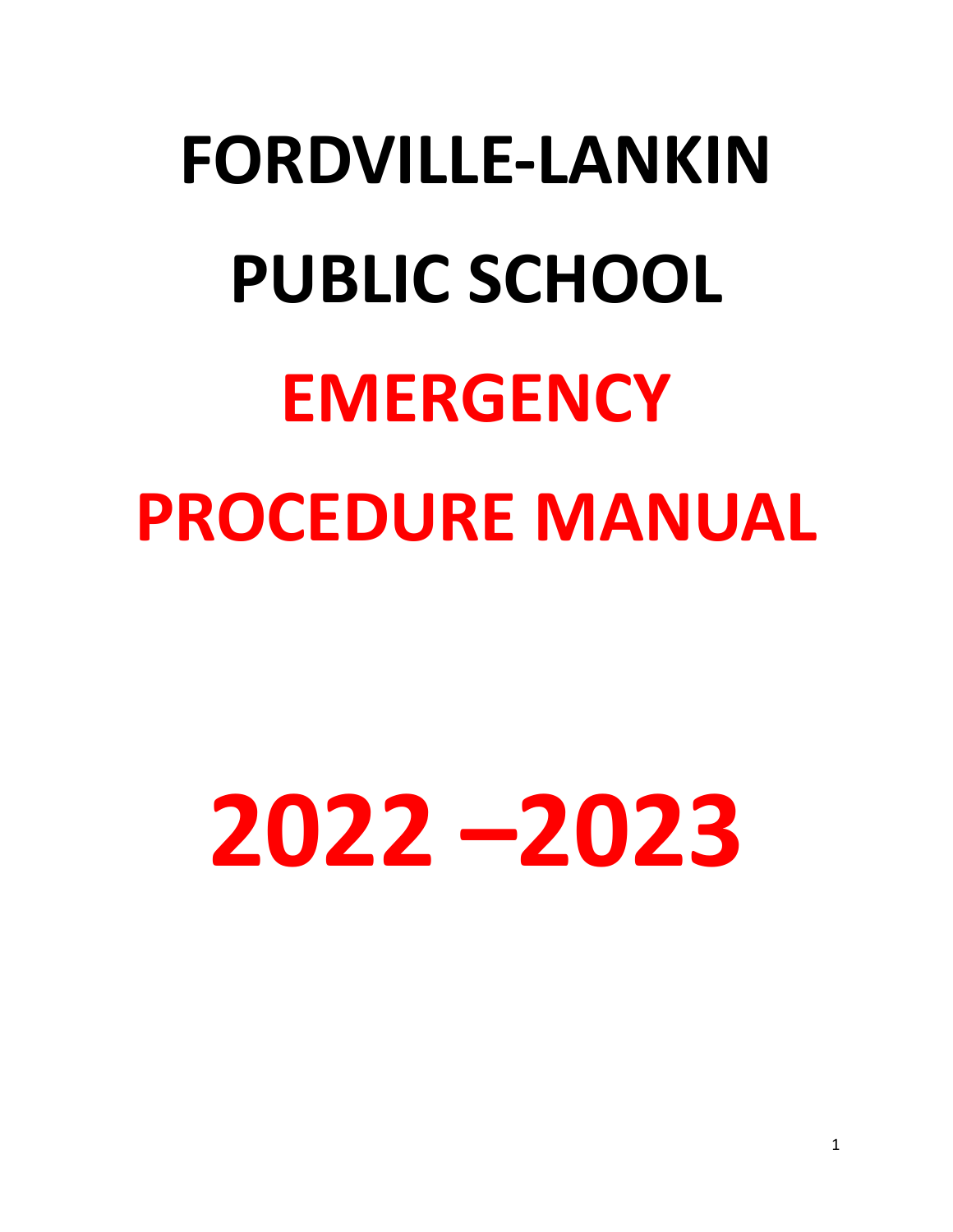# **CONTENT S**

| <b>Cover Sheet</b>            | Page 1     |
|-------------------------------|------------|
| Table of Contents             | Page 2     |
| <b>Emergency Numbers</b>      | Page 3     |
| <b>Emergency Team Roster</b>  | Page 3     |
| Response to Any Emergency     | Page 4     |
| <b>Staff Responsibilities</b> | Page 4-5   |
| <b>General Procedures</b>     | Page 5     |
| Man Made Disasters            | Page 6     |
| <b>Missing Student</b>        | Page 7     |
| Abduction                     | Page 7     |
| Break In/Vandalism            | Page 7     |
| <b>Action Plan</b>            | Page 7     |
| Fire/Tornado                  | Page 7-8   |
| <b>Blizzard</b>               | Page 8     |
| Illness/Injury                | Page 8-9   |
| Death                         | Page 9     |
| Lockdown                      | Page 9     |
| <b>Hostage Situation</b>      | Page 10    |
| Evacuation                    | Page 11    |
| <b>Utilities Gas Escaping</b> | Page 11    |
| Power Failure                 | Page 11    |
| <b>Angry Patron/Visitor</b>   | Page 12    |
| <b>Bomb Threat/Checklist</b>  | Page 12-15 |
| <b>Evacuation Facilities</b>  | Page 15    |
| Signature page                | Page 16    |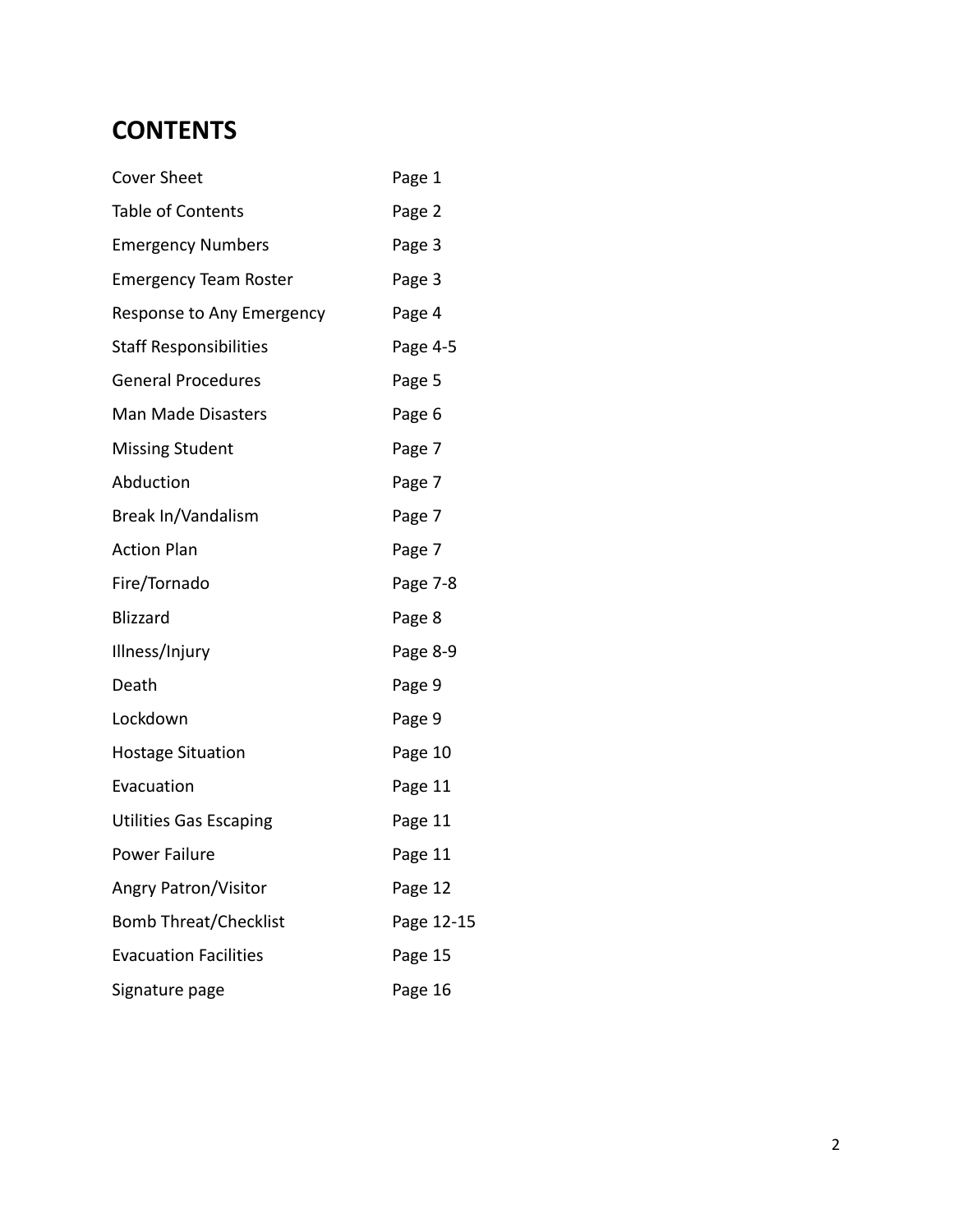# **EMERGENCY PHONE NUMBERS**

| LAW ENFORCEMENT-FIRE-AMBULANCE                           | $9 - 1 - 1$    |
|----------------------------------------------------------|----------------|
| <b>Walsh County Sheriff's Department</b>                 | 701-352-2041   |
| 1 <sup>st</sup> Care Health Center-Hospital (Park River) | 701-284-7500   |
| 1 <sup>st</sup> Care Health Center-Clinic (Park River)   | 701-284-7555   |
| North Dakota Poison Information Center                   | 1-800-222-1222 |
| <b>Walsh County Social Services (Grafton)</b>            | 701-352-5111   |

# **FORDVILLE-LANKIN PUBLIC SCHOOL**

# **EMERGENCY TEAM ROSTER**

| <b>NAME</b>             | <b>Position</b>             | <b>PHONE NUMBER</b> |
|-------------------------|-----------------------------|---------------------|
|                         |                             |                     |
| Fordville-Lankin School |                             | 701-229-3297        |
| Michael O'Brien         | Superintendent              | 331-2718            |
| Sheri Kunrath           | <b>Elementary Principal</b> | 270-8016            |
| Kirby Erickson          | Instructor                  | 331-8836            |
| Lori Beneda             | Instructor                  | 331-0215            |
| Augusta Ramsey          | <b>Business Manager</b>     | 910-465-3509        |

# **RESPONSE TO ANY EMERGENCY**

- 1. Notify 911 (if necessary) and Building Administrator
- 2. Seal off high-risk area.
- 3. Take charge of area until incident is contained or relieved by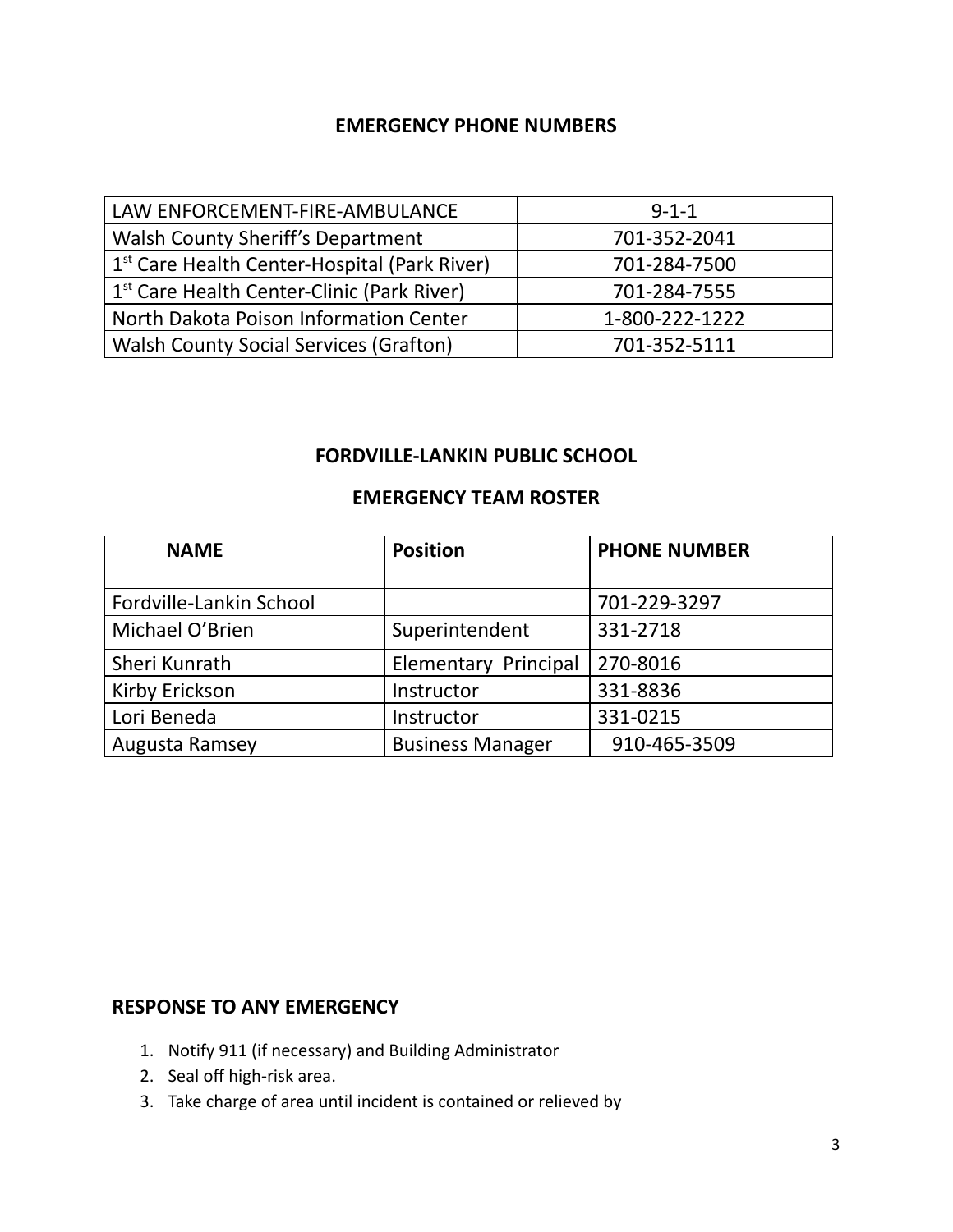appropriate authority.

- 4. Assemble Emergency Team Members
- 5. Preserve evidence and keep detailed notes of incident.
- 6. Refer media to Emergency Team Roster. (See Chain of Command )

# **STAFF RESPONSIBILITIES**

When directed by the Team Leaders, the Team Members will function as outlined in this manual.

Chain of Command: Team Leaders

- 1. Superintendent/H.S. Principal
- 2. Elementary Principal
- 3. Business Manager/Administrative Assistant (Office Staff)
- 4. Mr. Kirby Erickson, Mrs. Lori Beneda, Teachers and support staff

### Team Leaders:

- 1. Verify Information.
- 2. Call 911 (if necessary).
- 3. Take master key from the main office (**Marked Key).**
- 4. Seal off-high risk area.
- 5. Convene Emergency Team members and implement crisis response procedures.
- 6. Notify students and staff (depending on emergency, students may be notified by teachers).
- 7. Evacuate students and staff (if necessary).
- 8. Deal with media. Refer to Emergency Team Roster. (Do not release names of suspects or victims).
- 9. Notify community agencies, example, counselors (if necessary).

# **Staff:**

- 1. Verify Information.
- 2. Lock classroom doors, unless evacuation orders are issued.
- 3. Warn students if advised.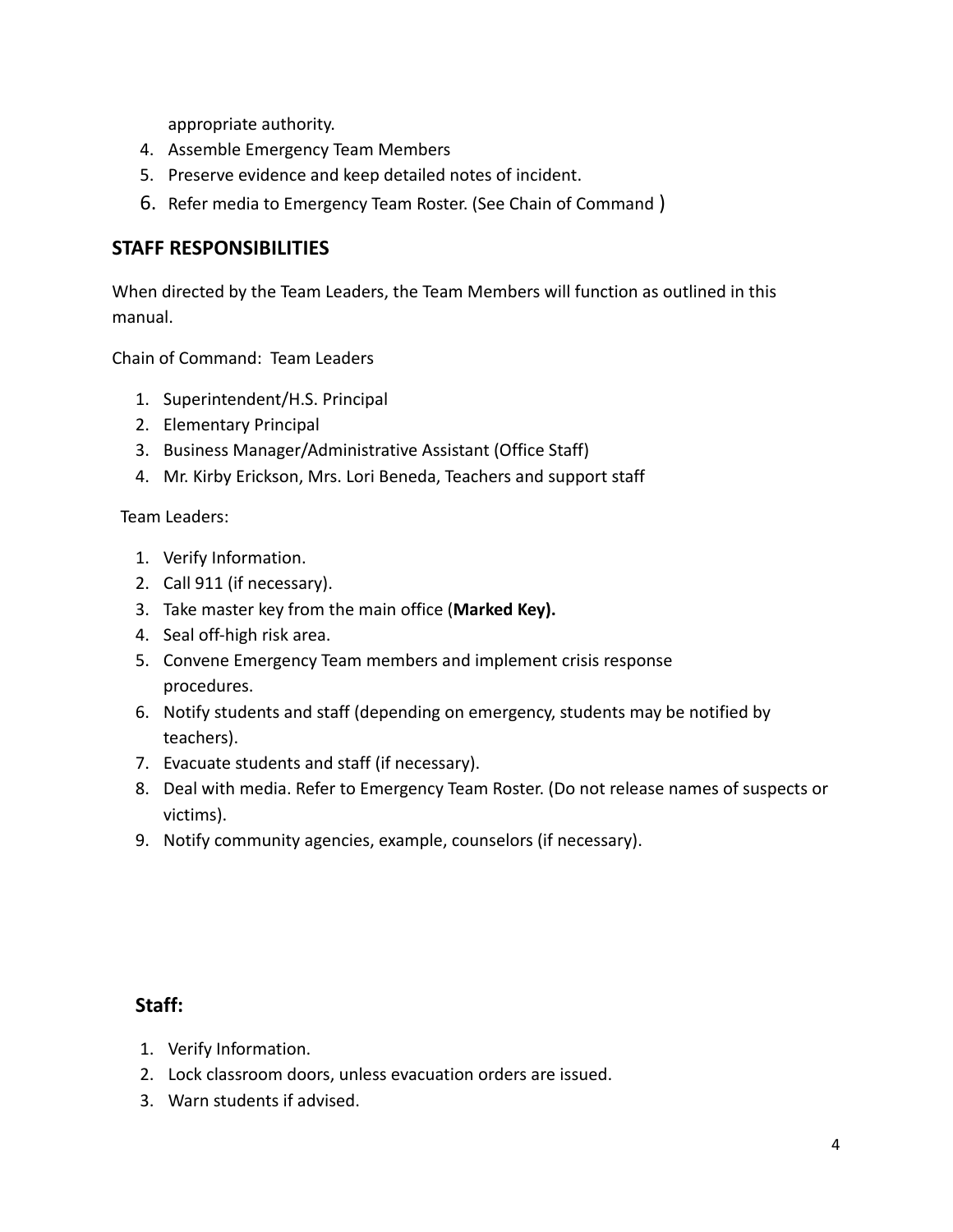- 4. Have a written account for all students that you have at that time.
- 5. Stay with students during an evacuation and take class roster.
- 6. Refer media to Emergency Team Roster.

# **GENERAL PROCEDURES**

When directed to evacuate go to the marshalling area which are as follows…

- 1. Fordville Ambulance Building
- 2. Fordville Fire Hall

### **Teachers:**

- 1. Tell students where to go before anyone leaves the classroom.
- 2. Take class roster or grade book.
- 3. Close classroom doors.
- 4. Last staff member out, do a quick walk through all rooms to ensure all students are accounted for before leaving.
- 5. Follow assigned evacuation path OR evacuate as directed.
- 6. Upon arriving at the marshalling area, account for all students.
- 7. Immediately notify the office or an Emergency Team member of any missing student(s).

# **When school can be re-entered:**

Teachers:

- 1. Return to room with students.
- 2. Account for all students.
- 3. Report any missing students to the office or an Emergency Team member.

### **Bus-Loading Procedures:** When directed to evacuate by bus:

### **Team Members:**

- 1. Load bus and count off. Ensure all students are present.
- 2. Be sure a teacher or staff member is on each bus before it departs.
- 3. Instruct driver to depart.

# **Pick-up Area Procedures, Team Members:**

- 1. Contact parent to pick up student at marshalling area.
- 2. Keep students/guardian on buses until their parent/guardian picks them up.
- 3. Locate students as their parents or other adults arrive.
- 4. Have each adult sign out their child when they are released.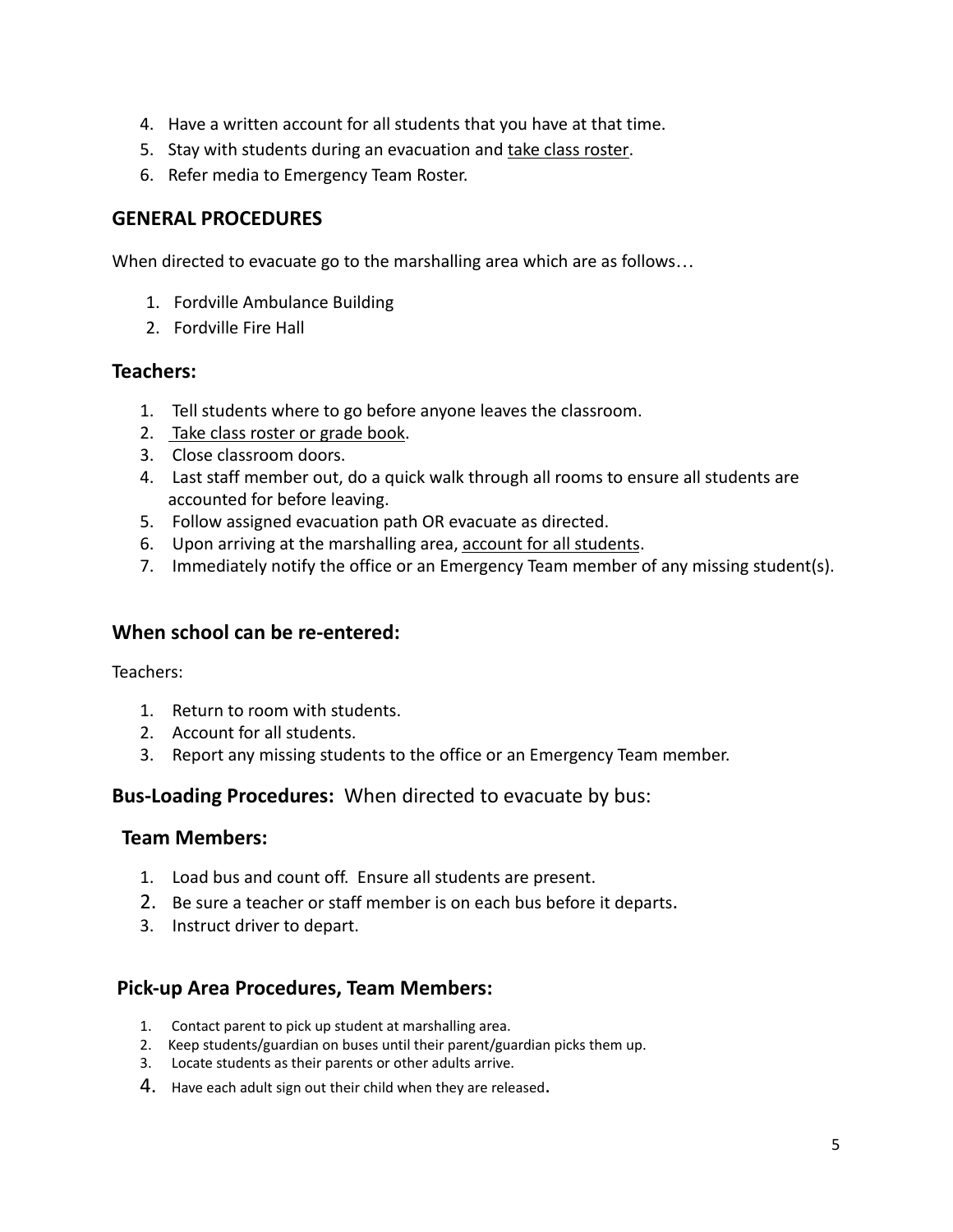# **MAN-MADE DISASTERS**

Man-made disasters are categorized as hazardous chemical accidents, either spills or releases to the atmosphere, or transportation accidents such as a plane crash at or near our site. Your response to a man-made disaster must be dictated by first finding out as much as you possibly can about the nature of the accident BEFORE any steps are taken.

# **FIND OUT THE ANSWERS TO THE FOLLOWING QUESTIONS.**

- 1. What is the exact location and nature of the danger?
- 2. What are the weather conditions (wind direction, visibility and temperature)?
- 3. Is there an alternate site ready to handle our students if the need arises?
- 4. Identify who is declaring the emergency situation.

# **IS THERE AN IMMEDIATE DANGER WITHIN THE BUILDING?**

### **IF THE ANSWER IS YES:**

- 1. Utilize your Evacuation Procedures.
- 2. Account for all students.
- 3. Call the appropriate emergency number 9-1-1.

# **IF THE ANSWER IS NO:**

Have air circulation units shut off by the school janitor.

Teachers need to take roll and make sure all children are accounted for

and then notify their parents.

### **MISSING STUDENT**

- 1. Initiate search. Call their home.
- 2. Call 9-1-1 if unable to locate student on premises.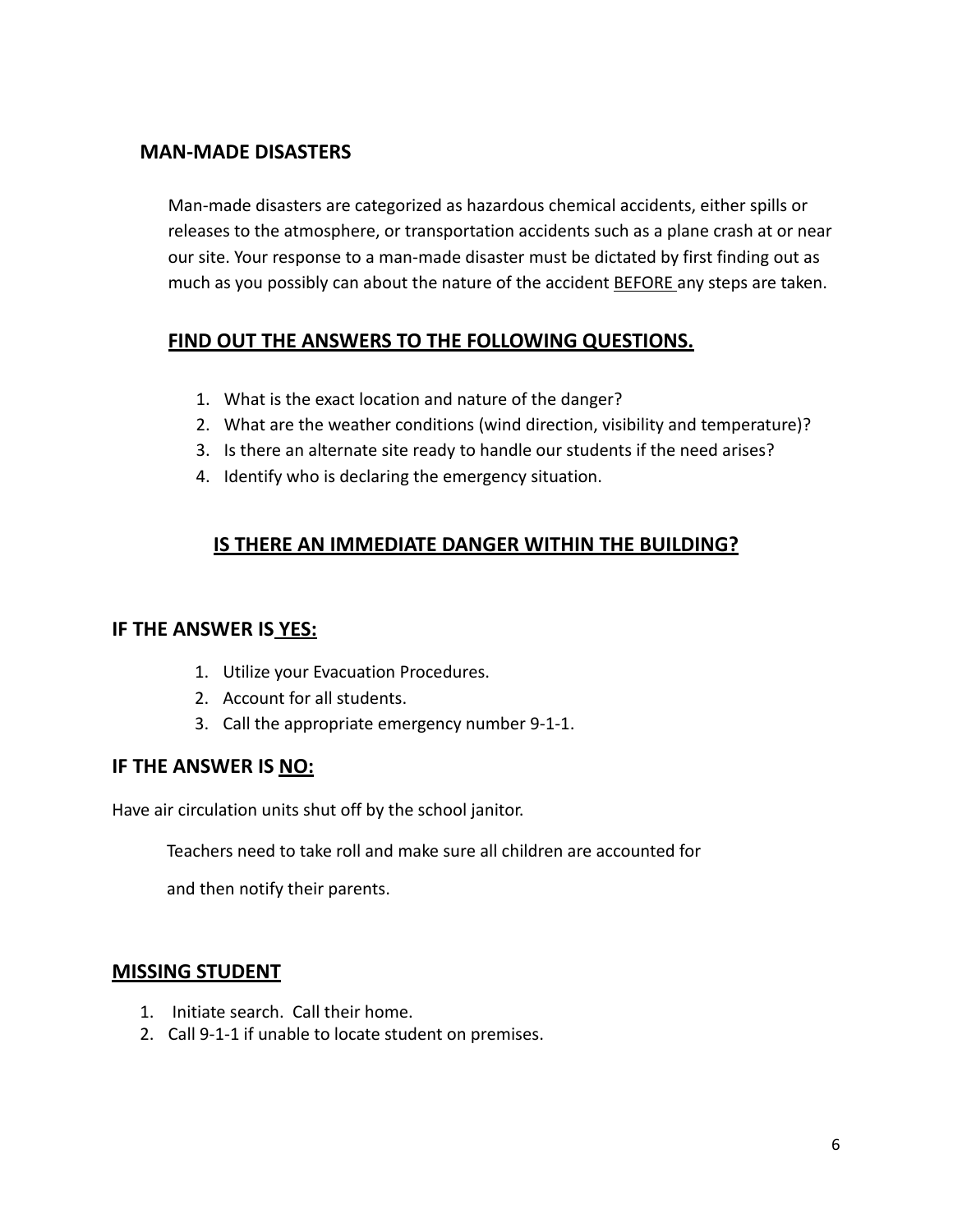# **ABDUCTION**

1. Call 9-1-1 and report relevant information.

### **BREAK IN/VANDALISM**

Immediate: Report any evidence of break in or vandalism to the office. Phase I: If staff and students have NOT entered the building:

- Remain outside.
- Stay with students until marshaled by appropriate authority.

Phase II: If staff and students HAVE entered the building:

- Tell students not to touch anything.
- Collect and report relevant information from students/staff.

# **Action Plans**

In the event of an emergency, it is necessary to act promptly. It is in these times that staff needs to know how to respond effectively.

In any emergency, the main objective is to remove all students and staff from the situation. **Do not** attempt to save equipment or materials if people are in danger.

# **FIRE ALARM/DRILL: In Event of Fire:**

In the event of a fire, the following steps shall be followed:

- 1. Call 9-1-1/Pull the red fire alarm box in the designated area.
- 2. Take student roster/ laptop.
- *3.* Immediately leave the building through the exits that have been designated to your classroom/area. If members of the public are in your office or classroom, assist them to safety with you in a calm efficient manner. *Maintenance personnel to make sure Special Education exit is not blocked with ice/snow, (south-east exit).*
- 4. The administration will be responsible to make sure the classrooms, bathrooms, offices and kitchen are empty.
- 5. Upon leaving the building, the staff and students should all walk out to the street in front of the school or bus barn.
- *6. If your regular exit is blocked, use an alternate route*

### **Tornado:**

If the civil defense siren sounds or on the school's intercom someone announces Tornado, staff shall:

1. Have 7-12 students seek shelter in the locker rooms in the basement of the west side of the school and the elementary students in the basement of the east side of the school.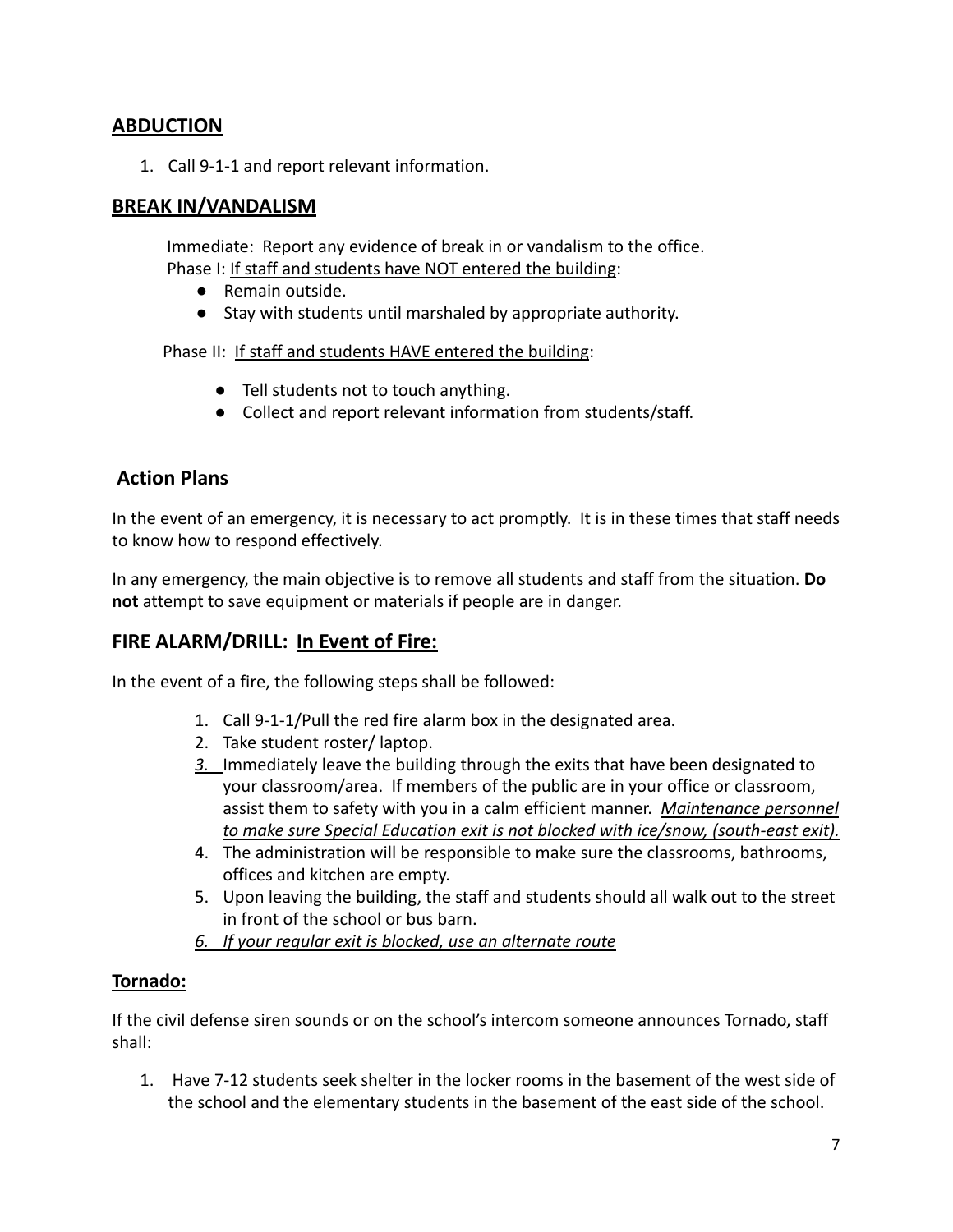Do not be near windows and/or heavy equipment. *The Math/Science departments should exit to the basement.* Take a student roster or your laptop that has your roll call on it.

- 2. Assist the children in covering their head and neck. Proceed to cover their head and neck with their arms to protect their head and face from flying objects.
- 3. The administration will be responsible to make sure the classrooms, bathrooms, kitchen and all offices are empty.

If you are in a vehicle and spot a tornado approaching:

- 1. Immediately get out of the vehicle and if in the bus, evacuate the bus. Assist students to lie in the ditch or other low area and protect their head with their hands or jacket. Staff shall assume this position as well.
- 2. Be careful to avoid power lines and other hazards when leaving the shelter area.
- 3. Under no circumstances should you try to outrun a tornado with your vehicle or on foot.

# **Blizzards**

In the event of a blizzard while students are at school, the student's safety and well-being are the main concerns.

- 1. If the storm has occurred early, radio announcements and/or TV announcements will be made canceling class/school.
- 2. If the storm has become severe, families will be notified that students will need to go to their storm homes.
- 3. In the event that the weather becomes so severe, students will only be allowed to leave the premises with their parents/guardians. Staff will stay on-site caring for the students throughout the blizzards.

# **Illness or Injury**

If a student is in need of immediate medical attention for an illness or injury, staff will:

- 1. Call for assistance if needed. If you feel it is a very serious situation you need to call 9-1-1. First aid techniques will be utilized until the ambulance arrives. If the parent is not present, a teacher will accompany the student in the ambulance.
- 2. The parent/guardian will be contacted by staff that remains at the school. If staff is unable to reach the parent/guardian, they will contact a person listed on the emergency contact form.
- 3. The Administration will be notified of the emergency situation by staff.
- 4. Staff that witnessed the illness or injury will document the incident.

Call Social Services-352-5111 if the illness/injury warrants the call.

# **DEATH**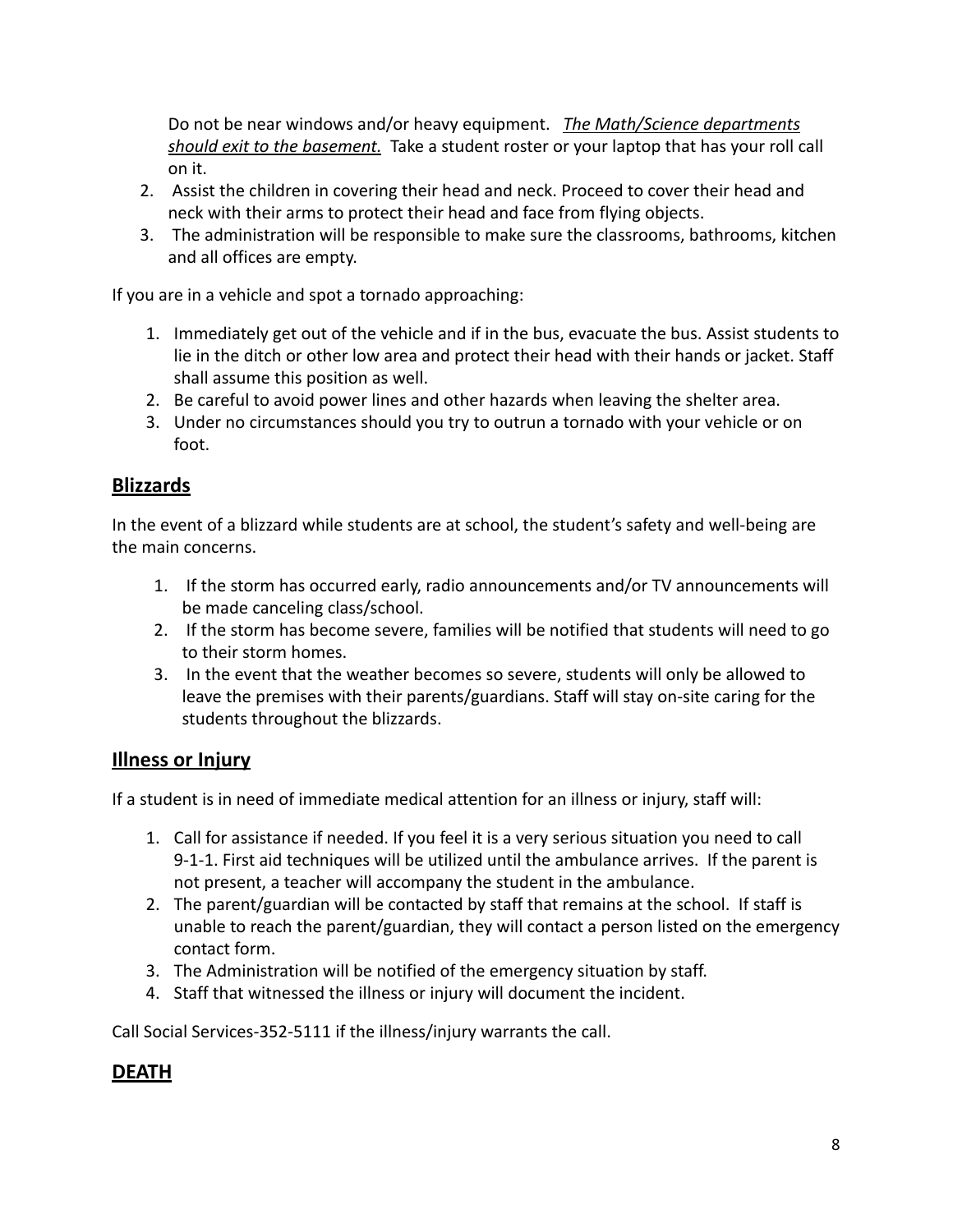- If a death occurs at school, the following entities should be contacted immediately: The teaching staff will notify 9-1-1. Local Law enforcement will notify family members. The Administration will be notified.
- The body should not be tampered with at any time.
- The students should only be told what is essential for them to know about what has occurred. Staff should offer any comfort as needed. If needed, our school counselor will be contacted for immediate counseling.
- No news or media should be informed of the situation. If a news reporter is aware of the situation and asking for information, they should be referred to the Emergency Team Roster.
- Staff will document the incident as well as any actions that took place before the student's death.

# **LOCK-DOWN PROCEDURES**

Team Members:

- 1. First, you announce that we are going into lockdown procedure *Code: Flyers on the loose.*
- 2. The Administration will check non-classroom areas for students and staff. Direct them to the nearest occupied classroom for sheltering.
- *3. Lock Classroom doors. Close blinds, put paper on windows so intruder cannot see in.*
- *4. Code for all clear. Flyers are back.*

Teachers:

- 1. Direct students to stay away from doors and windows, use furniture for protection, stay low, and remain quiet.
- 2. Do not open the room until advised by the administration.

# **HOSTAGE SITUATIONS**

A hostage situation is one in which students or staff are held against their will by the threat of a deadly force. The first 15-45 minutes in the situation are the most critical. It is during this time that emotions are at the peak and the situation is the most volatile.

### 1. **Call 9-1-1**

Dial the emergency phone number 9-1-1 to notify the law enforcement. Identify yourself, the school, the address of the school (Fordville-Lankin Public School-102 4<sup>th</sup> Ave. W.) and tell them you have a hostage situation or a shooting.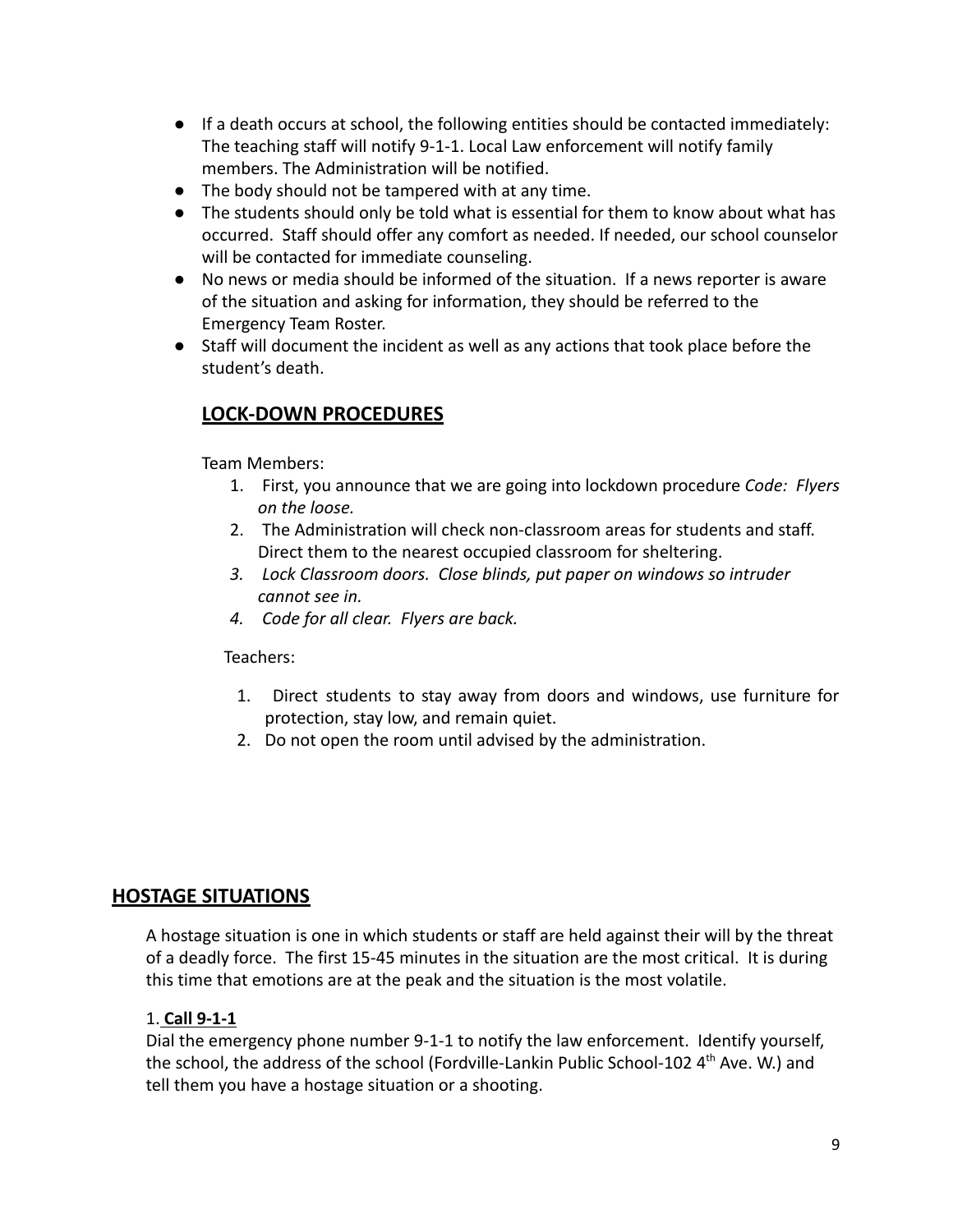#### 2. Chain of Command

In the event of a hostage and the need for gathering information for making decisions there is need to follow the chain of command.

- 3. When a message is given over the intercom, all are to immediately secure their classroom, or working area they are responsible for until further official notice is given to resume normal activities.
- 4. If you are in a classroom, lock the door. Allow in your room only people you know or can positively identify. **DO NOT ALLOW ANYONE TO LEAVE YOUR CLASSROOM UNDER ANY CIRCUMSTANCE.**
- 5. **DO NOT** use the telephone to place any calls outside the building, as phone lines will need to remain open during the emergency situation. **NO** staff member is to call the main office unless there is an immediate emergency in your room or area.
- 6. You will be informed of the situation as needed via the intercom or by a phone call to your room by the office.
- 7. **DO NOT ATTEMPT TO NEGOTIATE WITH THE SUBJECT.** The law enforcement in charge will determine whom and when anyone can communicate with the subject. Isolate the subject as much as possible.

# **Be prepared to assist law enforcement.**

The administration is to meet the law enforcement officer in charge of the situation. You will need to supply the office with details such as: How many people are involved? How many hostages are involved? What type of weapons do they have? What is their exact location? Are there any injuries? The law enforcement will establish a command post at the site.

#### **Evacuation**

Let law enforcement handle the situation.

In the event the situation lasts more than one hour, police will attempt to evacuate the area of the school that is safe to evacuate. The teacher will work to keep a calm and safe environment without knowing how long they will need to keep students in the classroom. If students need to be taken to a designated site, the evacuating officers will give directions to the teacher. Students will be kept together.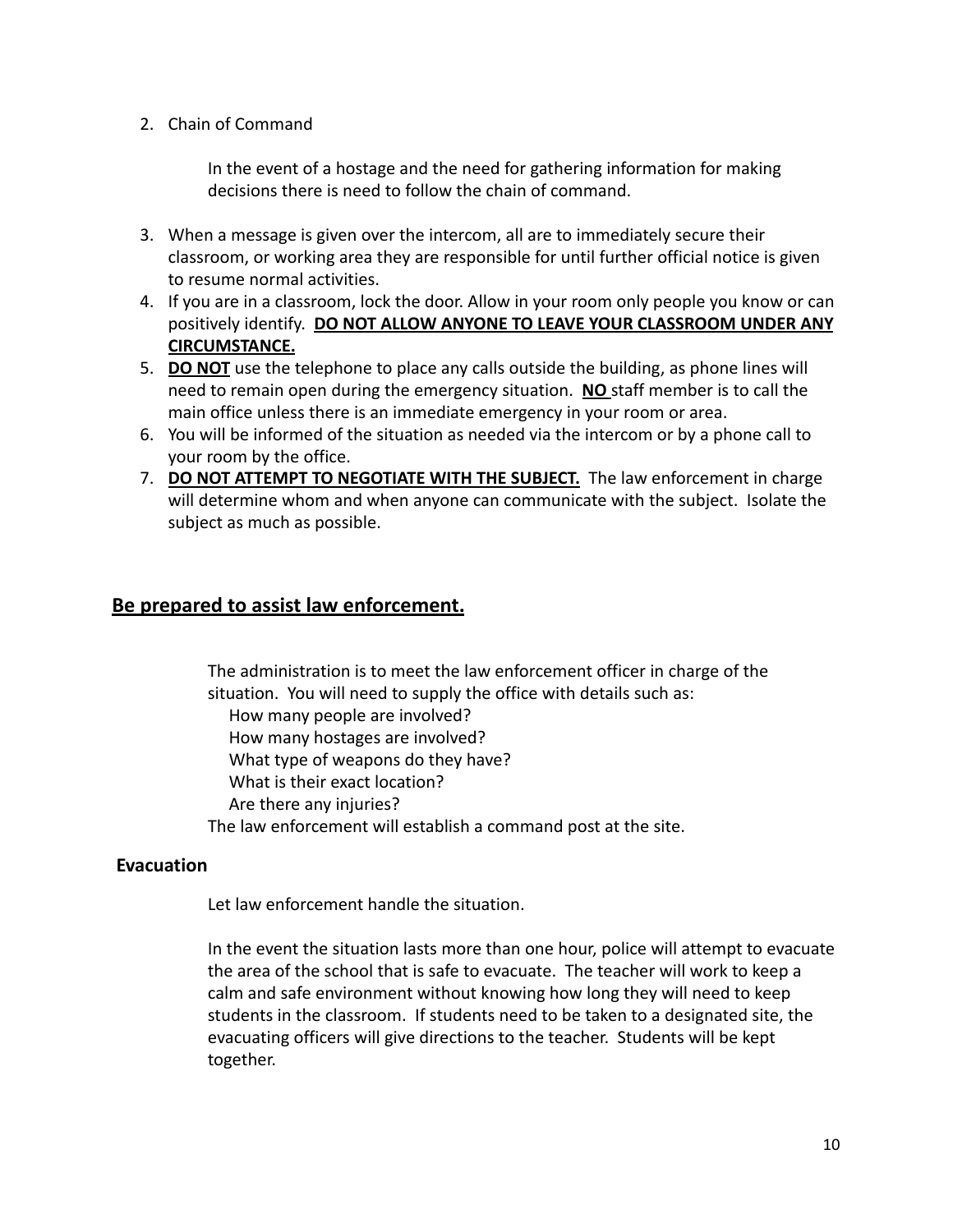The law enforcement and Emergency Response Team will determine what area is safe to evacuate to.

### **Utilities and Maintenance Emergencies**

### **Gas Leaks:**

If anyone in the facility smells gas, the office will be notified. Windows should be opened immediately *if it is an internal gas leak. Exception would be if external gas leak; for example, anhydrous ammonia is leaking, which would mean to keep the doors and windows shut.* The office staff will call 9-1-1. No electrical switches should be touched. If the gas odor remains, evacuate to the Fire Hall or the Fordville Ambulance Building. No one will enter again until authorized to do so.

# **Power Failure:**

If weather conditions do not permit the maintenance of safe conditions within the school building, families will be notified.

# **Hazardous Chemical Spills:**

Hazardous material may include poisons, fertilizers, or corrosive materials that have the potential of becoming a hazard in the immediate vicinity. If a spill has been witnessed, staff will:

- 1. Call 9-1-1.
- 2. Follow law enforcement/fire department directions.
- 3. Evacuate as advised.

# **Angry Parents and /or Visitor**

- 1. Staff receiving any kind of verbal threats and that feel uncomfortable with a situation, should discuss the situation with the Administration.
- 2. When any person visiting begins to display violence in any way (verbal or physical), the staff should attempt to talk/calm the person down. If in the classroom, attempt to remove the person from the classroom and shut the door. If this fails, the staff should ask the visitor to leave. If the visitor refuses to leave, staff should alert other staff by saying over the intercom: **"We're out of Band-Aids".** Such a call will alert other staff of need of assistance. Try to keep a barrier (desk, chair.) between yourself and the angry individual.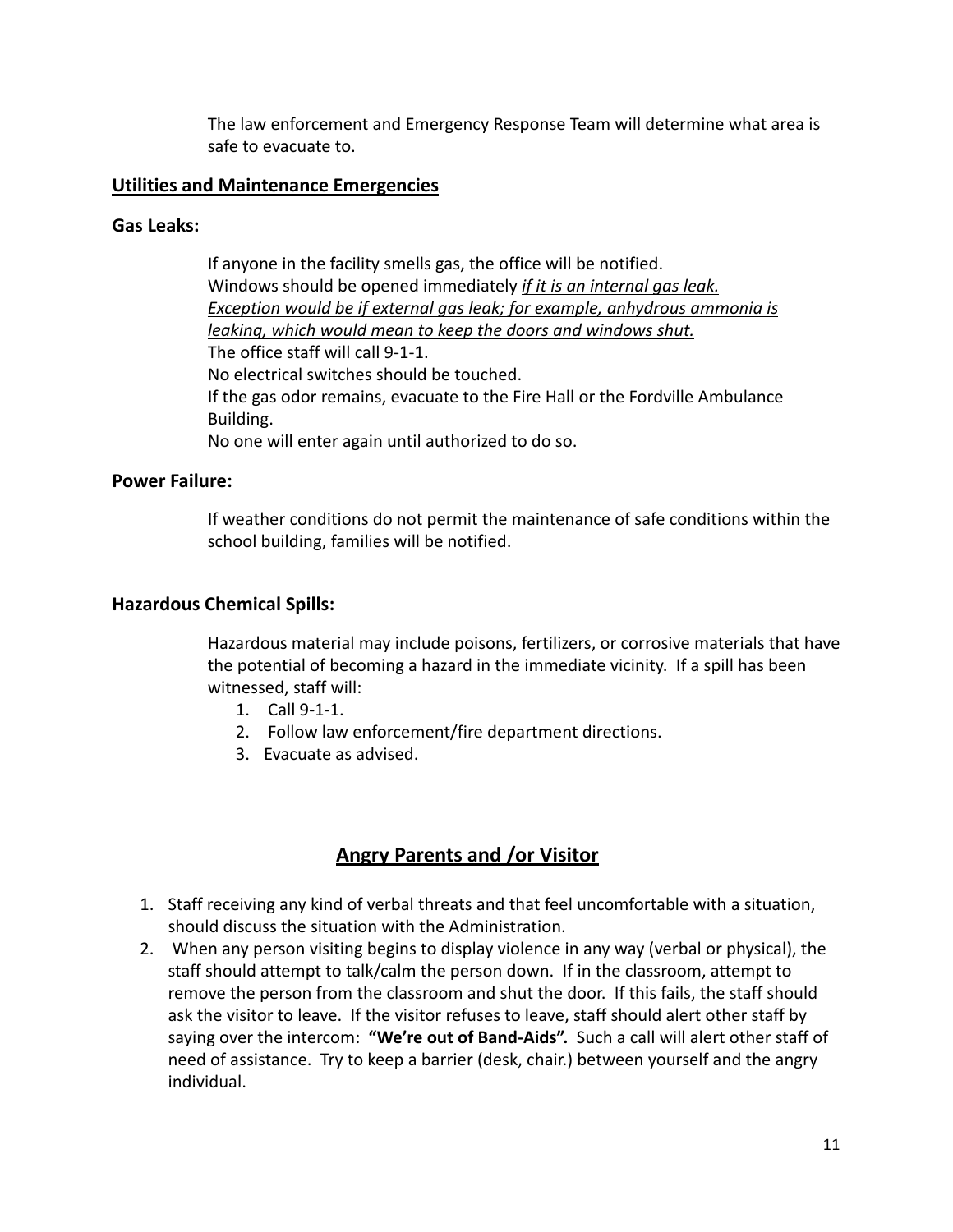3. If the person becomes increasing agitated, staff will call 9-1-1.

# **BOMB THREATS**

# **Never hang up the phone if you receive a bomb threat.**

Bomb threats will never be treated lightly. The following steps shall be followed in these situations. **No one is to use their cell phone as it may trigger the device.**

- 1. The employee receiving the threat shall try to engage the caller or person to get possible clues about the bomb's location and characteristics of the person making the threat (age, sex, mental status, etc.). Once off the phone, immediately notify the administration following the chain of command.
- 2. Upon notification, the school will be evacuated to either the Fordville Ambulance Building or the Fordville Fire Hall. Evacuation will be calm, attempting to avoid noise and/or vibration from running or other movement since it may detonate the device. Also, no cell phones will be allowed for this reason.
- 3. The bomb threat will be reported to the law enforcement center immediately.
- 4. Re-enter the School only after receiving approval from law enforcement. Phone Number: 9-1-1

# **BOMB THREAT CALL CHECKLIST**

# **Never hang up the phone if you receive a bomb threat.**

Date: \_\_\_\_\_\_\_\_\_\_\_\_\_\_\_\_ Time: \_\_\_\_\_\_\_\_\_\_\_\_\_\_ Line# \_\_\_\_\_\_\_\_\_\_\_\_\_\_\_\_\_\_\_\_\_\_\_\_\_\_\_\_\_\_

\_\_\_\_\_\_\_\_\_\_\_\_\_\_\_\_\_\_\_\_\_\_\_\_\_\_\_\_\_\_\_\_\_\_\_\_\_\_\_\_\_\_\_\_\_\_\_\_\_\_\_\_\_\_\_\_\_\_\_\_\_\_\_\_\_\_\_

Caller's Exact Words: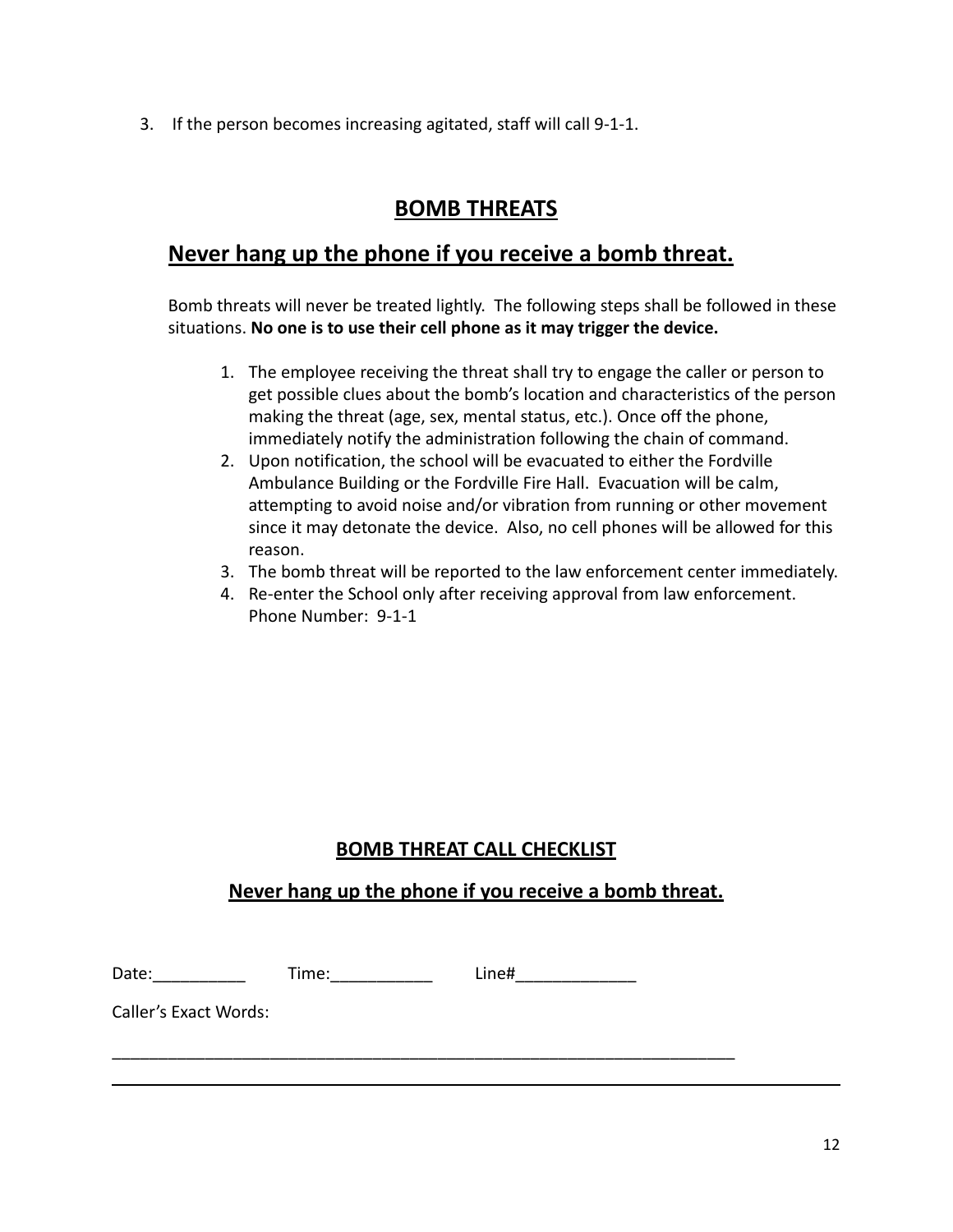#### Questions to ask:

- 1. When is the bomb going to explode?
- 2. Where is the bomb right now?
- 3. What does the bomb look like?
- 4. What kind of bomb is it?
- 5. What will cause the bomb to explode?
- 6. Did you place the bomb?
- 7. Why?
- 8. Where are you calling from?
- 9. What is your name?
- 10. What is your address?

### **Additional Immediate Notations:**

| Male/Female | Approximate Age: | Length of Call: |
|-------------|------------------|-----------------|
|             |                  |                 |

# **Caller's Voice:**

| Calm                        | Angry           | <b>Excited Distinct</b> |       | Deep Breathing |
|-----------------------------|-----------------|-------------------------|-------|----------------|
| Soft                        | Loud            | Slow                    | Rapid | Throaty        |
| <b>Accent Slurred Nasal</b> |                 | Stutter                 | Lisp  |                |
| Raspy                       | Deep            | RaggedDisguised         |       | Cracking       |
| Normal                      | Laughing/Crying |                         |       |                |

If voice is familiar, whom does it sound like?

# **Background Sounds:**

| <b>Street Noises</b> | Animal Noises House Noise |                        | <b>Cleaning Dishes</b> |
|----------------------|---------------------------|------------------------|------------------------|
| Machinery            | Motor                     | <b>Office Machines</b> | Silence                |
| Long                 | Distance                  | Local                  | PA System              |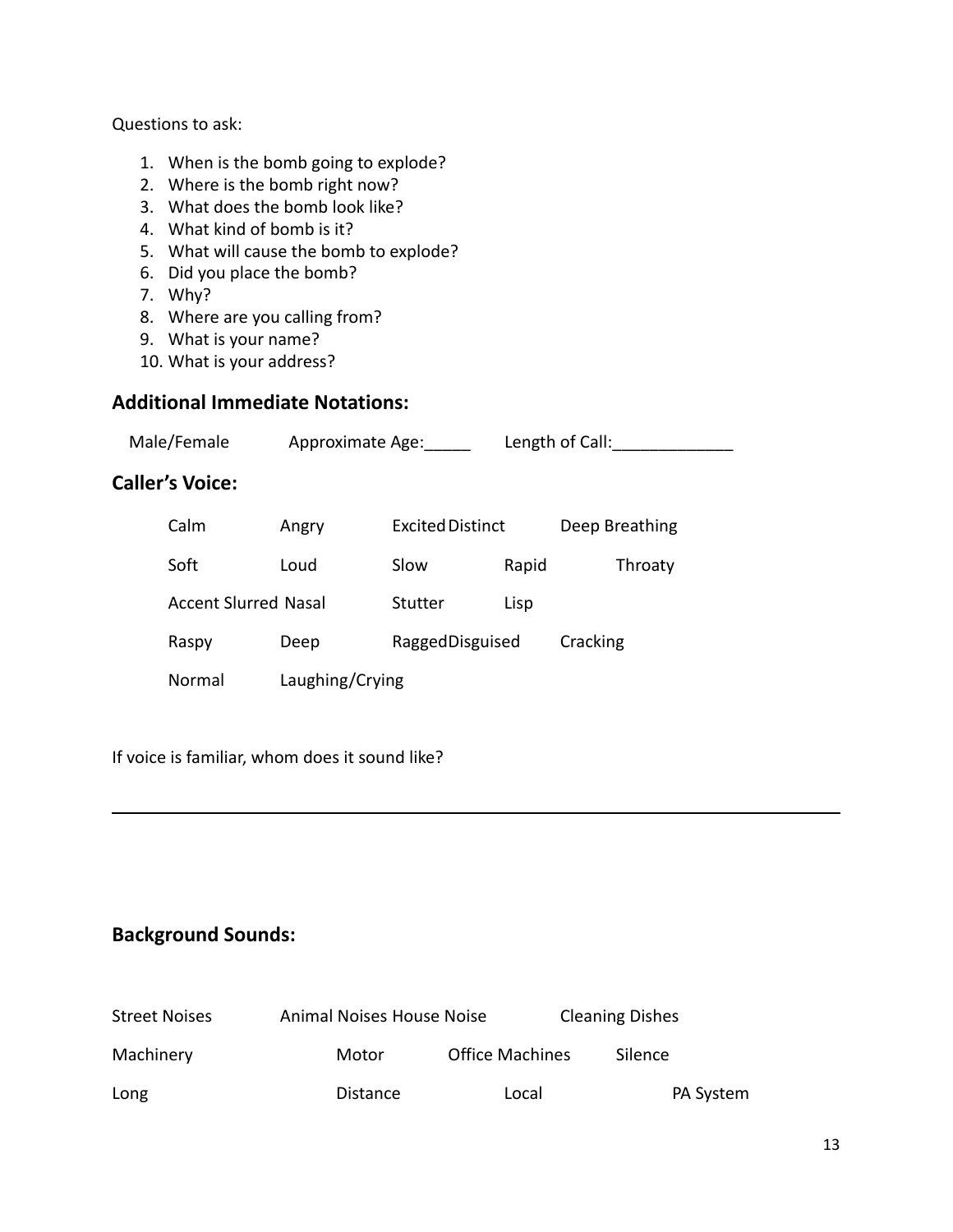| <b>Booth</b>            | <b>Static</b> | Clear             | <b>Music</b>                 |
|-------------------------|---------------|-------------------|------------------------------|
| Airplanes               | Voices        | Children          | Other                        |
| <b>Threat Language:</b> |               |                   |                              |
|                         | Taped         | Foul              | Message read by threat maker |
|                         | Incoherent    | Irrational        | Well spoken (educated)       |
|                         | Accent        | Speech Impediment |                              |
|                         |               |                   |                              |
| Name:                   |               | <b>Position:</b>  |                              |

# **Main Facilities for Evacuation**

- **1.** Fordville Ambulance Building
- **2.** Fordville Fire Hall

# **Alternate Facilities for Evacuation**

Park River Public School Midway Public School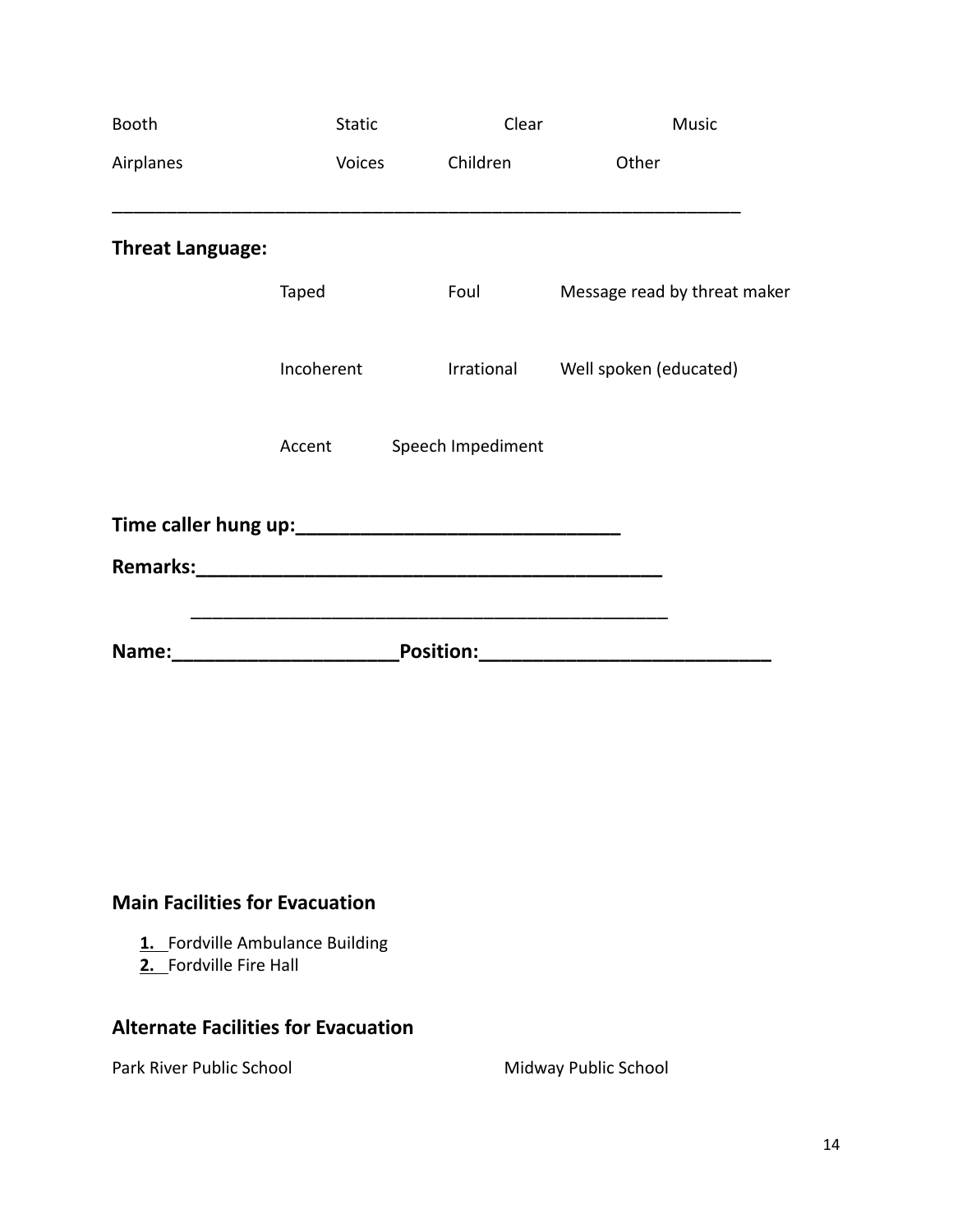| 704 5 <sup>th</sup> Street West | 3202 33rd Ave. NE  |
|---------------------------------|--------------------|
| Park River ND 58270             | Inkster ND 58244   |
| (701) 284-7164                  | (701) 869-2432     |
|                                 |                    |
| Larimore High School            | Lakota High School |
| 300 Booth Ave.                  | 500 Main Street    |
| Larimore ND 58251               | Lakota ND 58344    |
| $(701)$ 343-2366                | (701) 247-2992     |
|                                 |                    |
| Edinburg High School            |                    |

 $6005^{\text{th}}$  St

Edinburg ND 58227

(701) 993-8312

These alternate facilities have been designated to us in the event of an emergency or conditions that would render a facility unsafe, unhealthy, or unduly uncomfortable. \*Parents will be informed about our Crises Plan on the Fordville-Lankin Website. They will be informed of what we do and where our evacuation places are. They will also be told not to contact us if there is a crisis, we will be contacting them.

# Signature Page